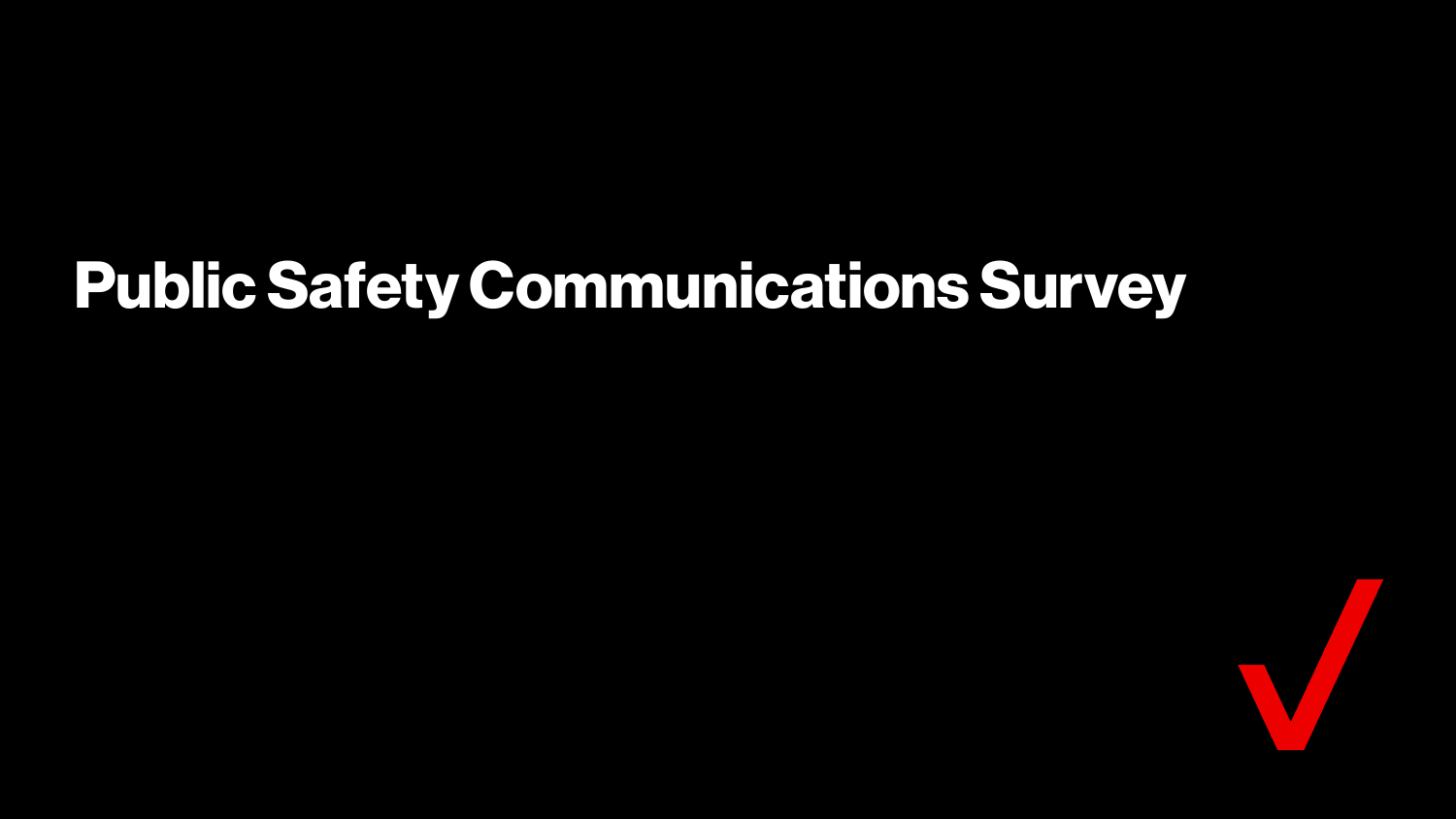#### **TAKING THE PULSE OF PUBLIC SAFETY COMMUNICATIONS**

#### **Methodology**

This survey was conducted by Lexipol on behalf of Verizon in August 2021 among a national sample of 3,033 first responders (Fire, EMS and Police).

#### **Target Survey Audience & Demographics**

- Self-selected as either a member of Police, Fire, or EMS
- Respondents had an opportunity to select a secondary line of Public Safety they were also involved with (e.g. Fire and EMS)
- Nearly 50% of respondents have been on the force since before September 2001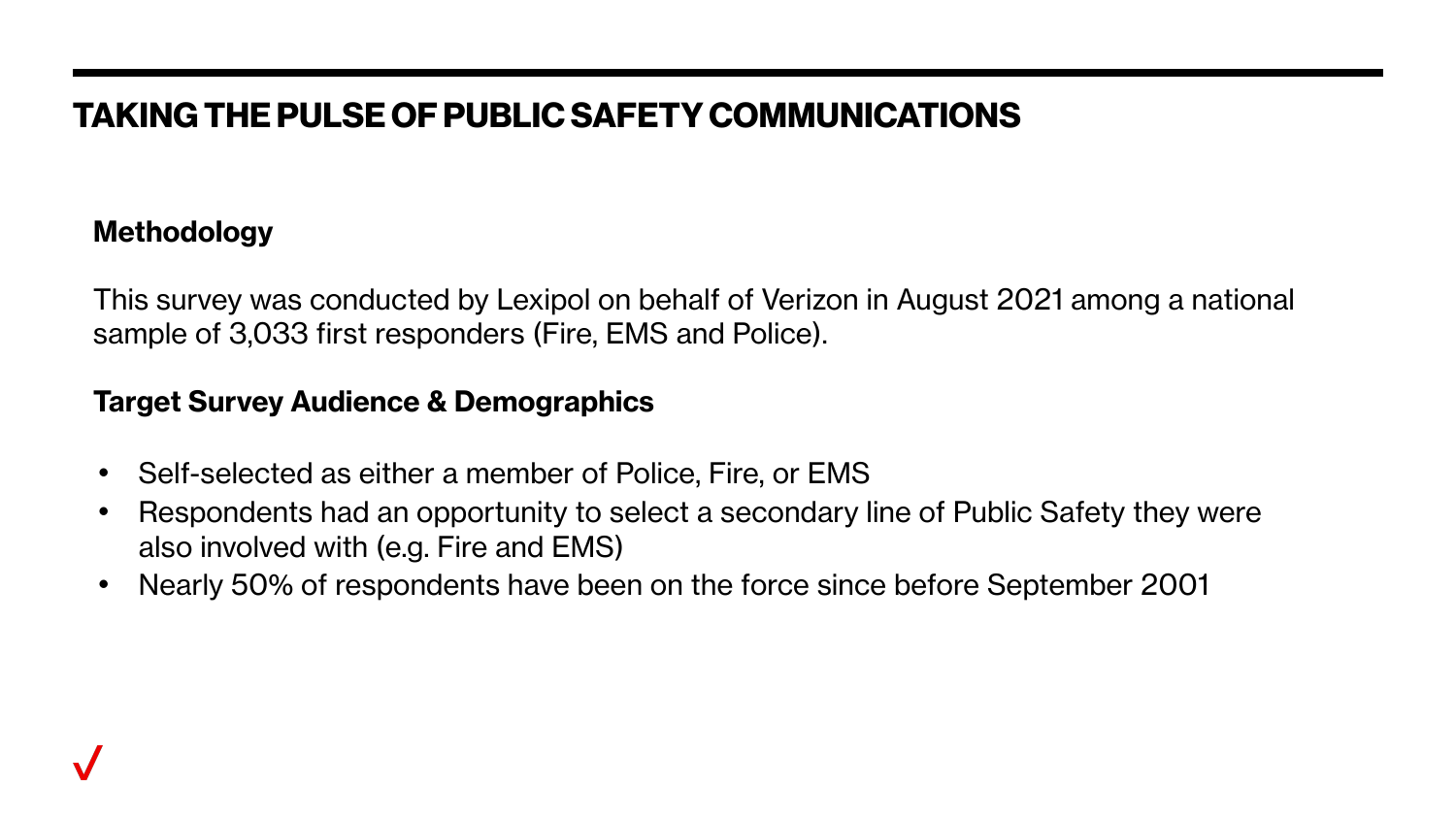### **FOCUS AREAS**

#### **Tech on the Job**

Device dependence, desired features, technology concerns

#### **Readiness and Crisis Response**

Features used, tech-preparedness, interagency coordination importance, interoperability importance

#### **Looking Back, Looking Ahead**

Greatest tech improvements in past 20 years, future tech improvement needs

#### **The Rise of 5G**

5G understanding, future 5G importance, most critical 5G benefits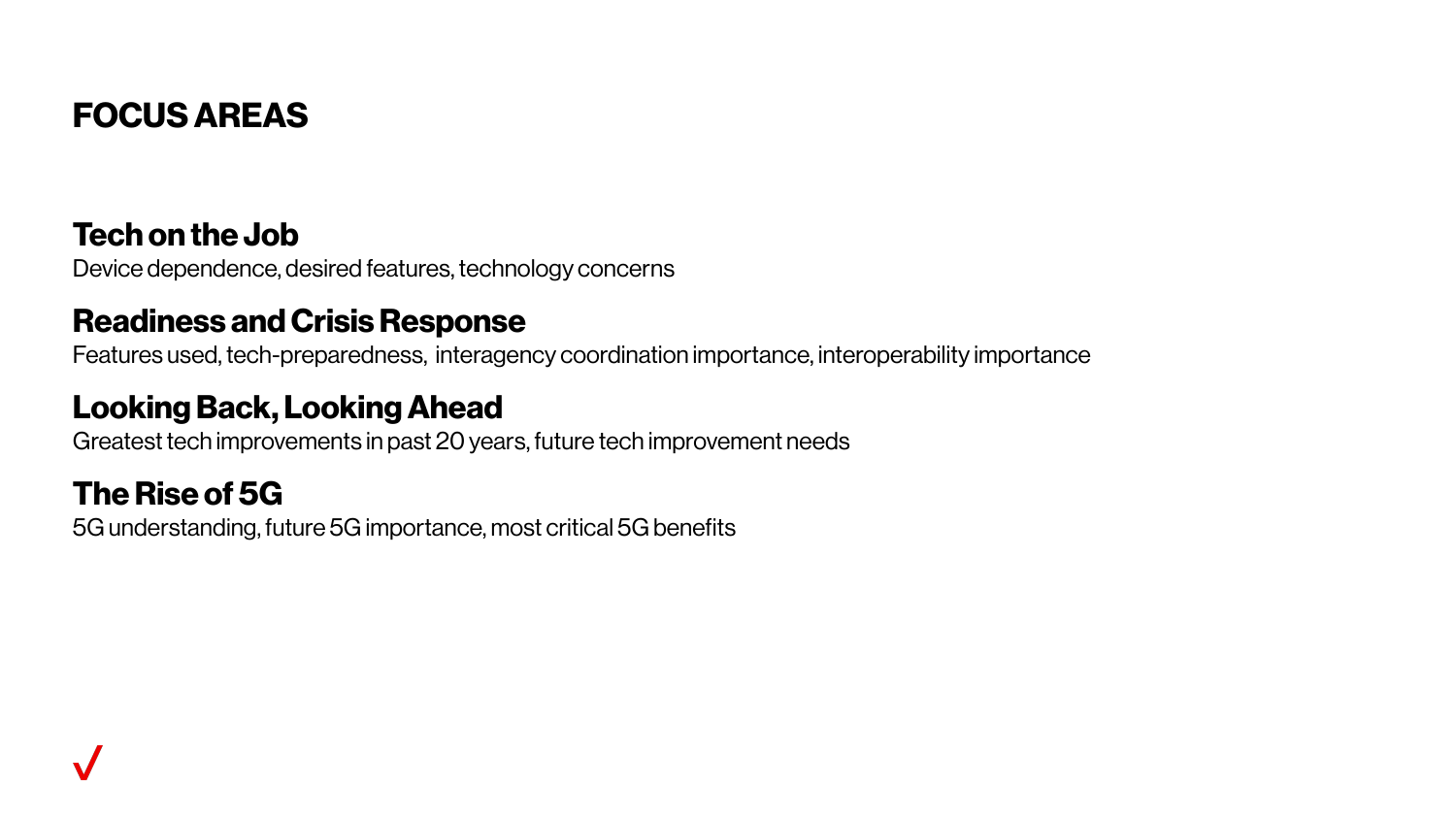#### **TAKEAWAYS**

- **1. First responders are confident they can handle a crisis with the current technology in place.** 7 in 10 surveyed feel prepared to handle a natural disaster with their current tools. However, there is room for improvement: nearly a quarter (18%) feel their agency's technology is not preparing them to face a crisis.
- **2. Operating on a reliable network remains at the top of the wish-list for public safety.** Over a third said that having a reliable network would be key to the future of tech developments in public safety – which aligns as the current technology feature that more than half of first responders want right now but don't have is the ability to transmit data faster: from quicker uploads and downloads to being able to share their position in the field.
- **3. Coordination and interoperability are top of mind for First Responders.** 93% of first responders stated coordination between agencies is critical when responding to public safety crises and emergency situations. Specifically, from a communications perspective, 80% felt that Interoperability, the ability to communicate across agency regardless of network or device, was a critical concern for emergency response.
- **4. First Responders are benefiting from using data in their emergency response:** In listing the top three technological improvements over the past 20 years, first responders listed the use of data (e.g. social media, license plate data, etc.) behind only communications devices.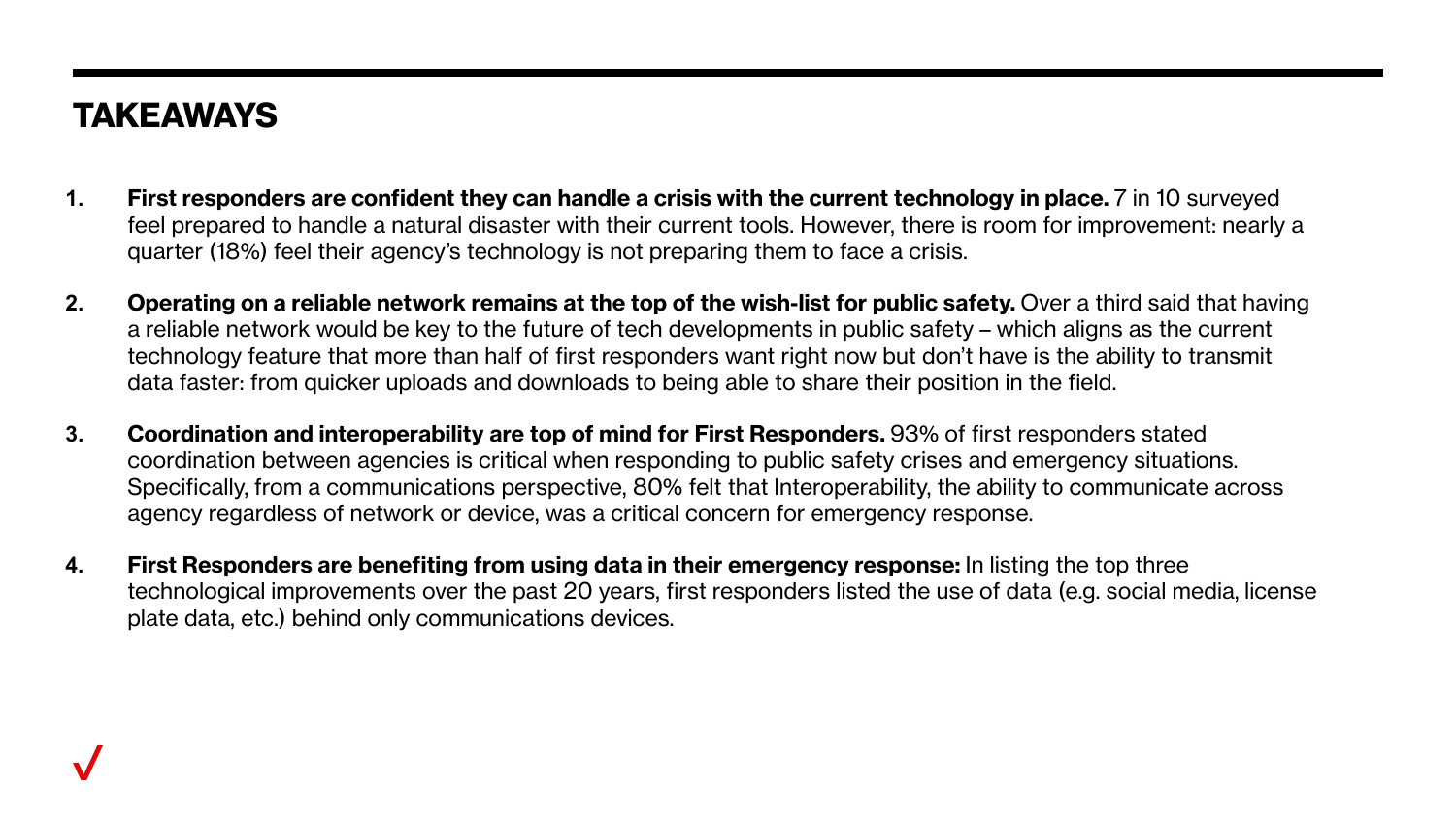# **Tech on the Job**

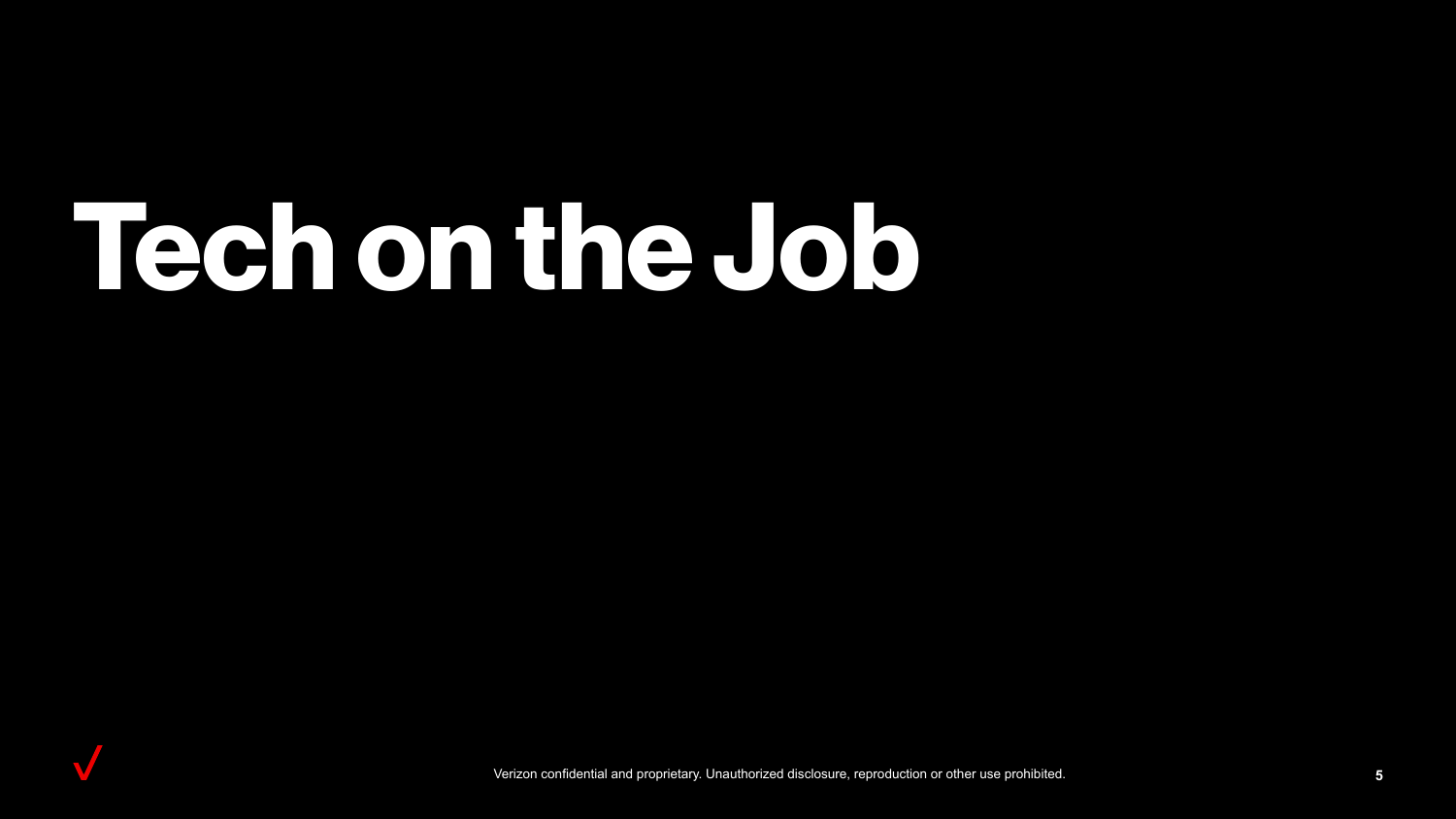#### **TECH ON THE JOB**

While first responders overall believe that smartphones and Land Mobile Radios (LMR) will achieve near-parity in terms of importance in the next five years, they believe that emerging technologies such as internet-connected vehicles, drones, and tablets will increase significantly in terms of the device they will be most reliant on in the next five years.

*Of the devices you use on the job on a daily basis, which are you most dependent on? In five years, which of the following devices will you be most dependent on in your job?*

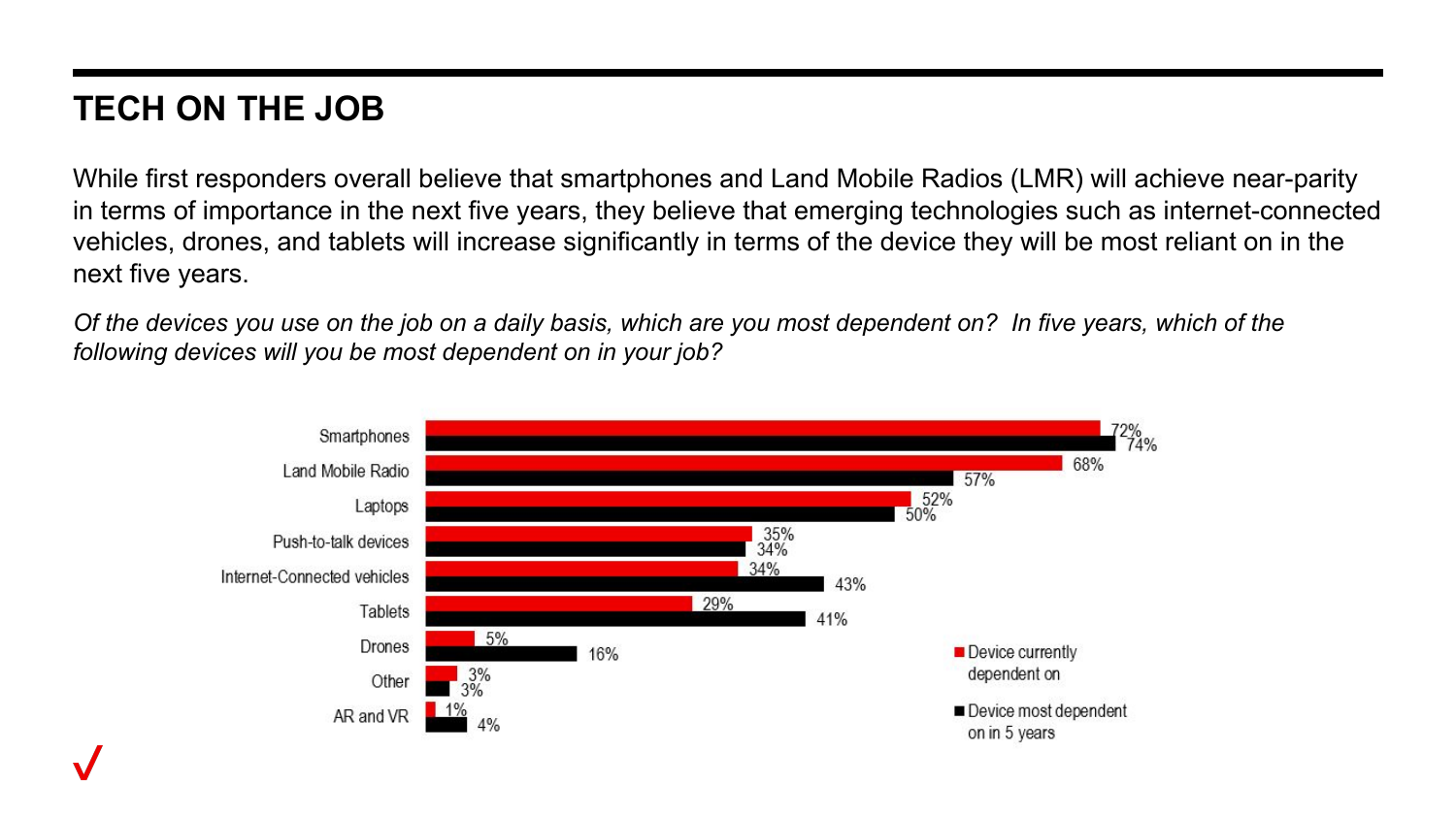#### **TECH ON THE JOB**

There is a significant want and need for technology with quicker upload and download speeds in the field. Tech with the ability to send position information to each team member while in the field is also a priority for first responders across agencies, but especially important to those who work in the fire department.

*Which of the following features/technologies do you want in the job that you're not getting?*

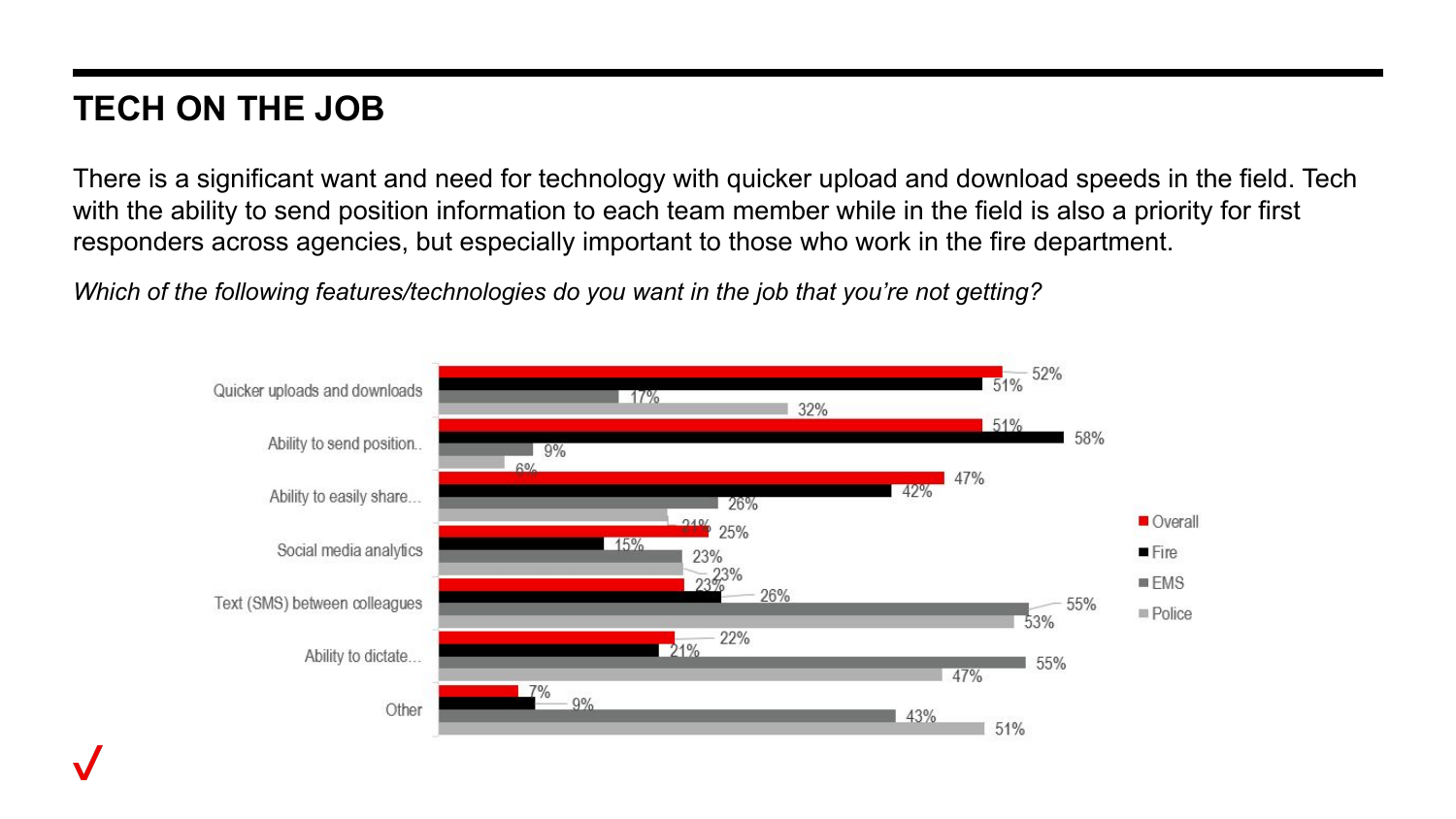#### **TECH ON THE JOB**

A strong network, backed with best-in-class devices and tools would address the largest concerns that First Responders have with their current technology usage on the job.

*What is the most significant concern when it comes to your current technology on the job?*

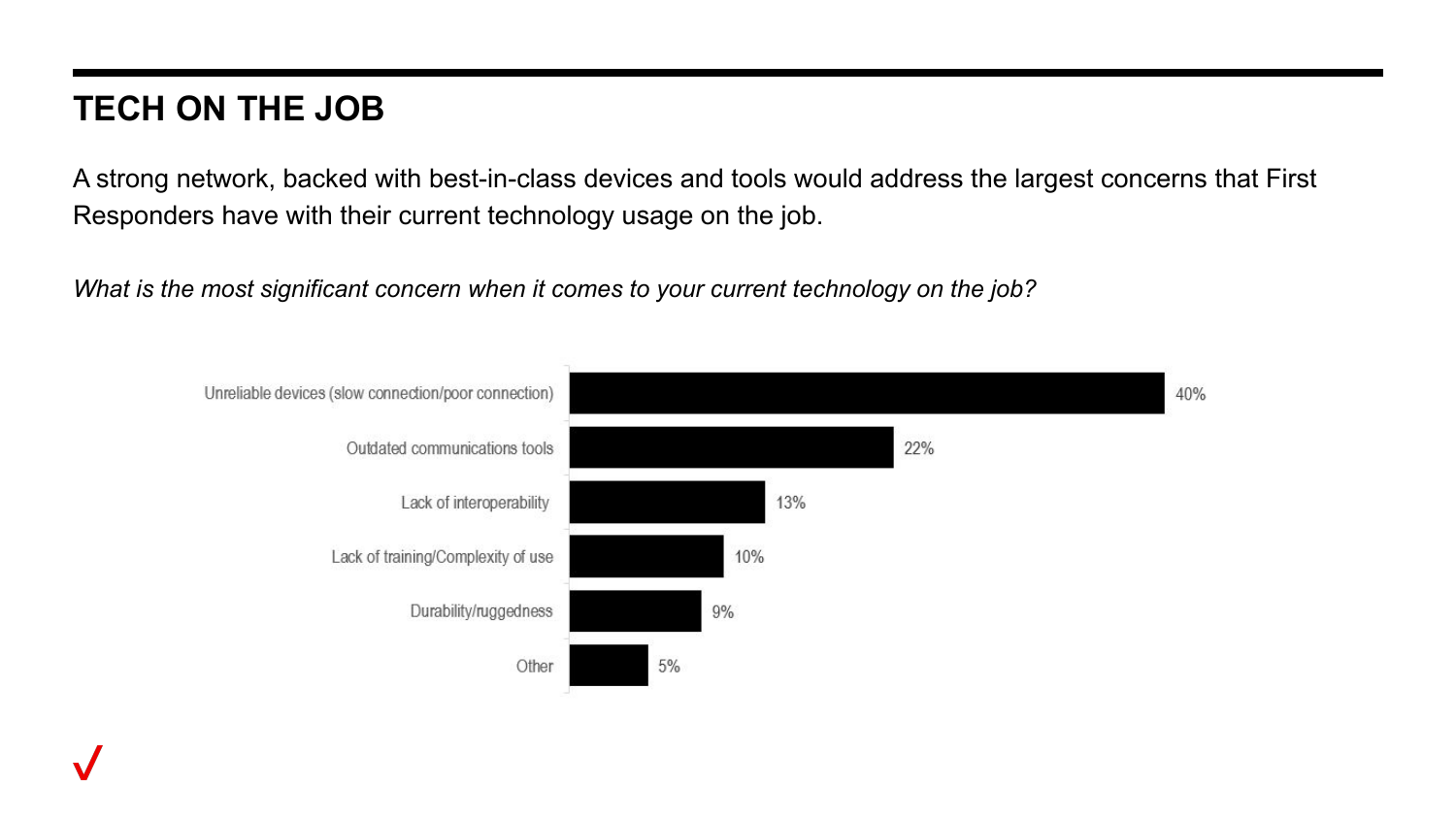# **Readiness and Crisis Response**

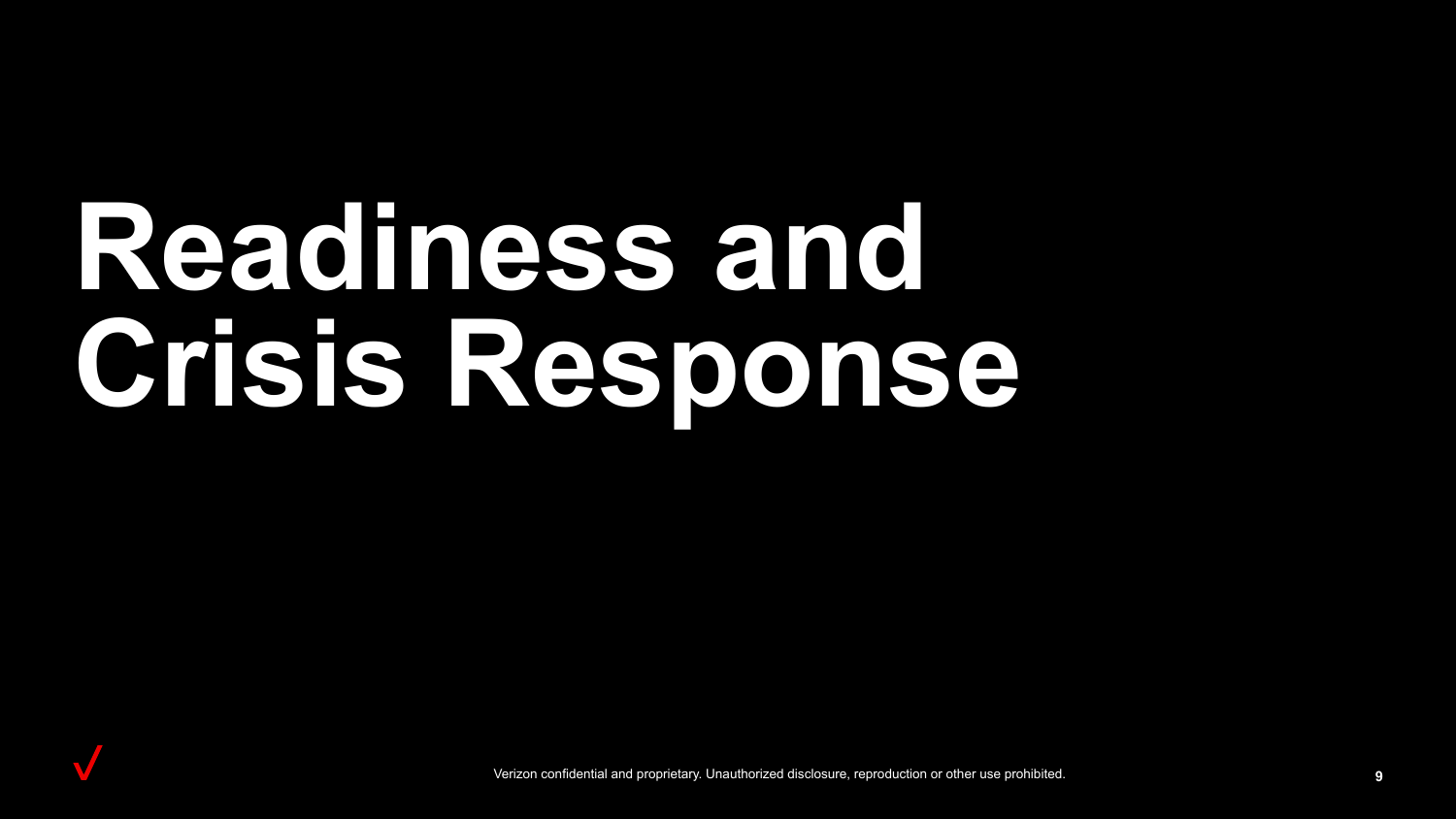### **READINESS & CRISIS RESPONSE**

For emergency response activities, first responders overwhelmingly utilized SMS between colleagues and real-time positioning information, while multimedia usage and bandwidth speeds were also critical.

*Which of the following features or technologies do you use as part of your emergency response activities?* 

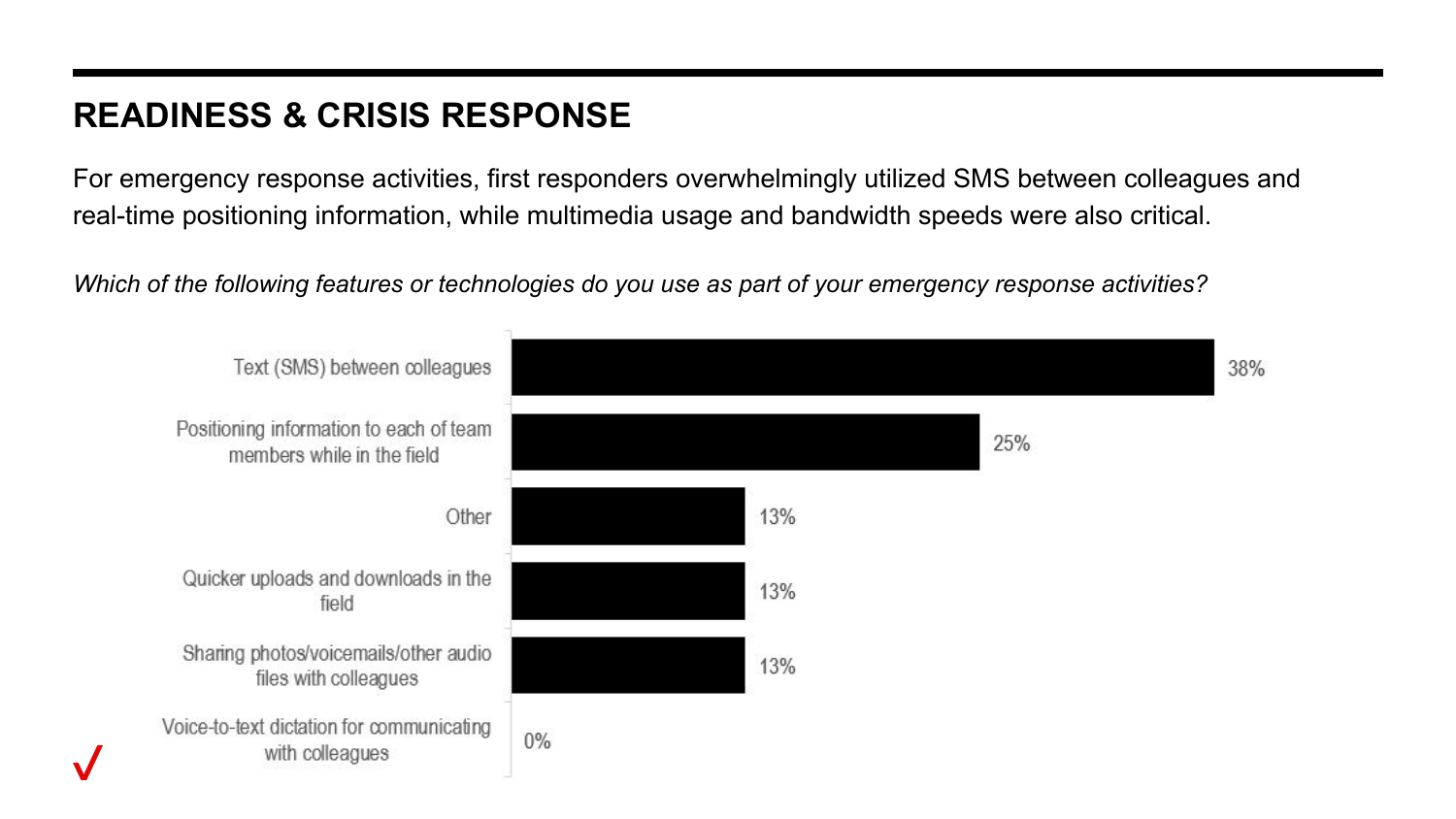### **READINESS & CRISIS RESPONSE**

About 7 out of 10 respondents feel confident in their agency's crisis readiness, while a little over 18% of first responders feel unprepared for a natural disaster using their agency's current technology.

*If a natural disaster or crisis occurred today, how well-equipped, technology-wise, is your agency to respond?*

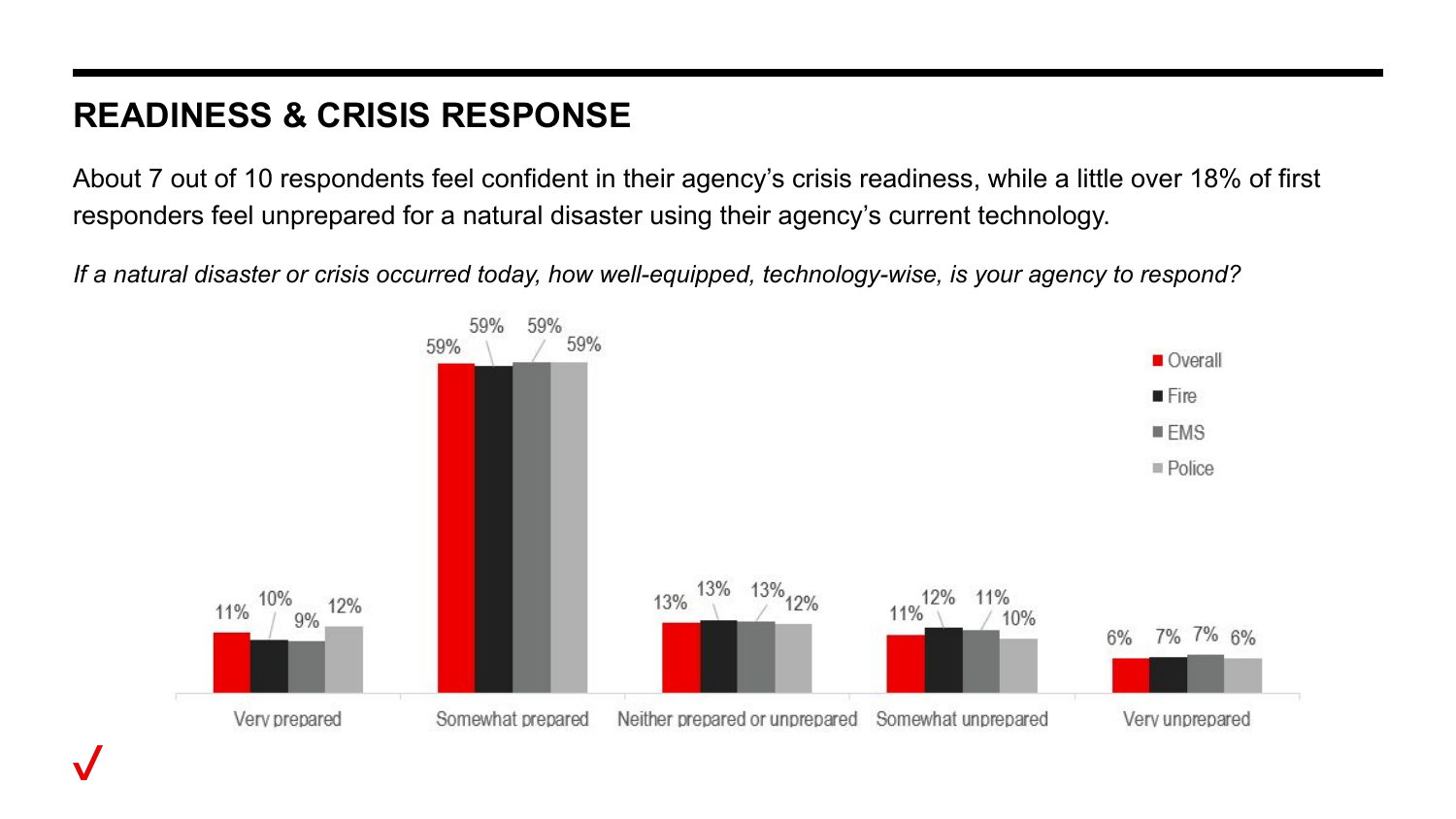#### **READINESS & CRISIS RESPONSE**

Coordination between public safety agencies was seen as critically important to more than 93% of respondents. To ensure that the technology can enable this coordination, 90% of respondents stated that interoperability between partner agencies was a concern for emergency response activities.

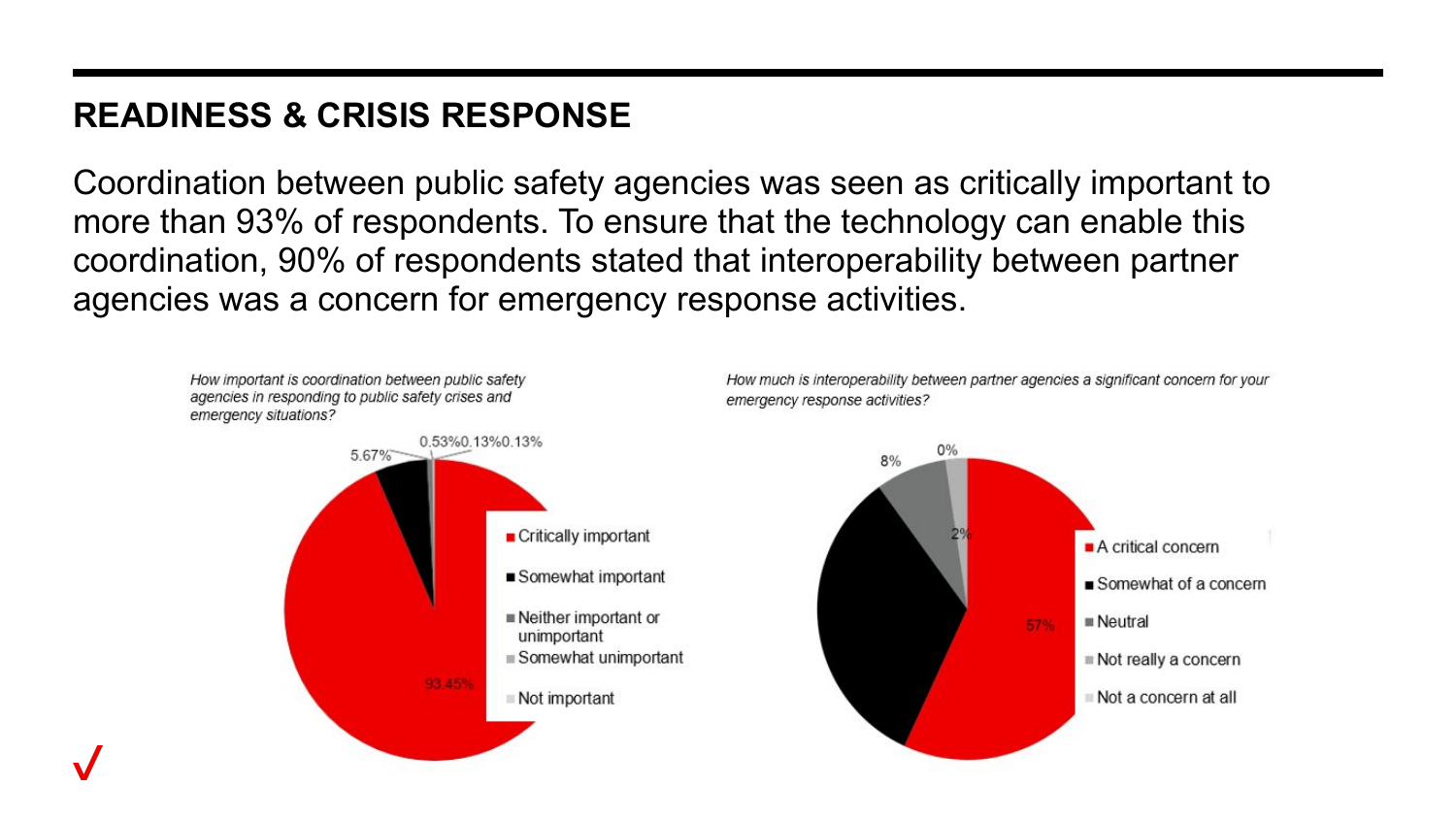# **Looking Back, Looking Ahead**

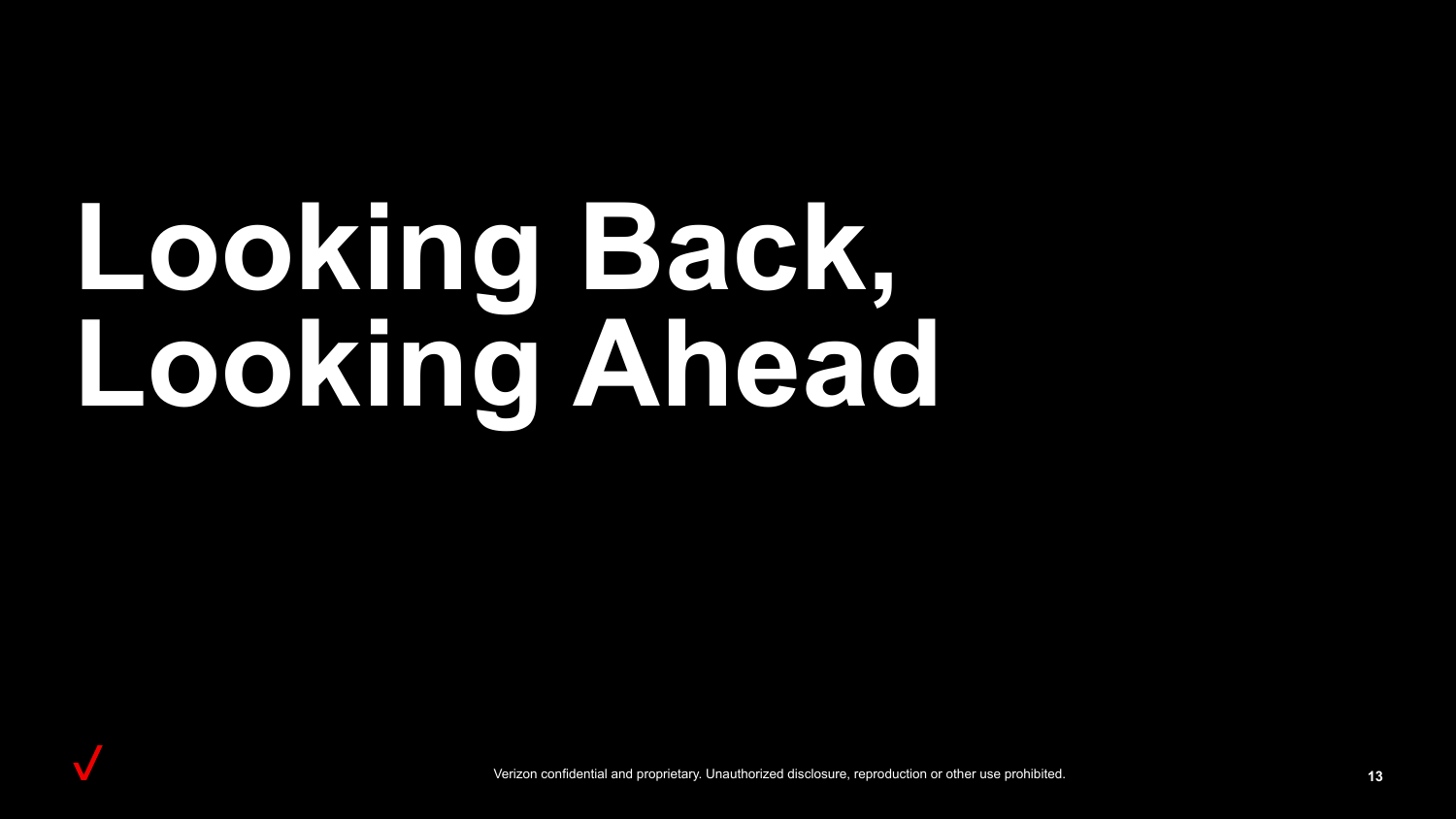### **LOOKING BACK, LOOKING FORWARD**

Devices were overwhelmingly seen as the strongest area of technological improvement over the past twenty years across all public safety agencies, while police are benefitting from data for situational awareness at a much higher rate than peer agencies.

*In which three areas have you seen the greatest technological improvements over the past 20 years?*

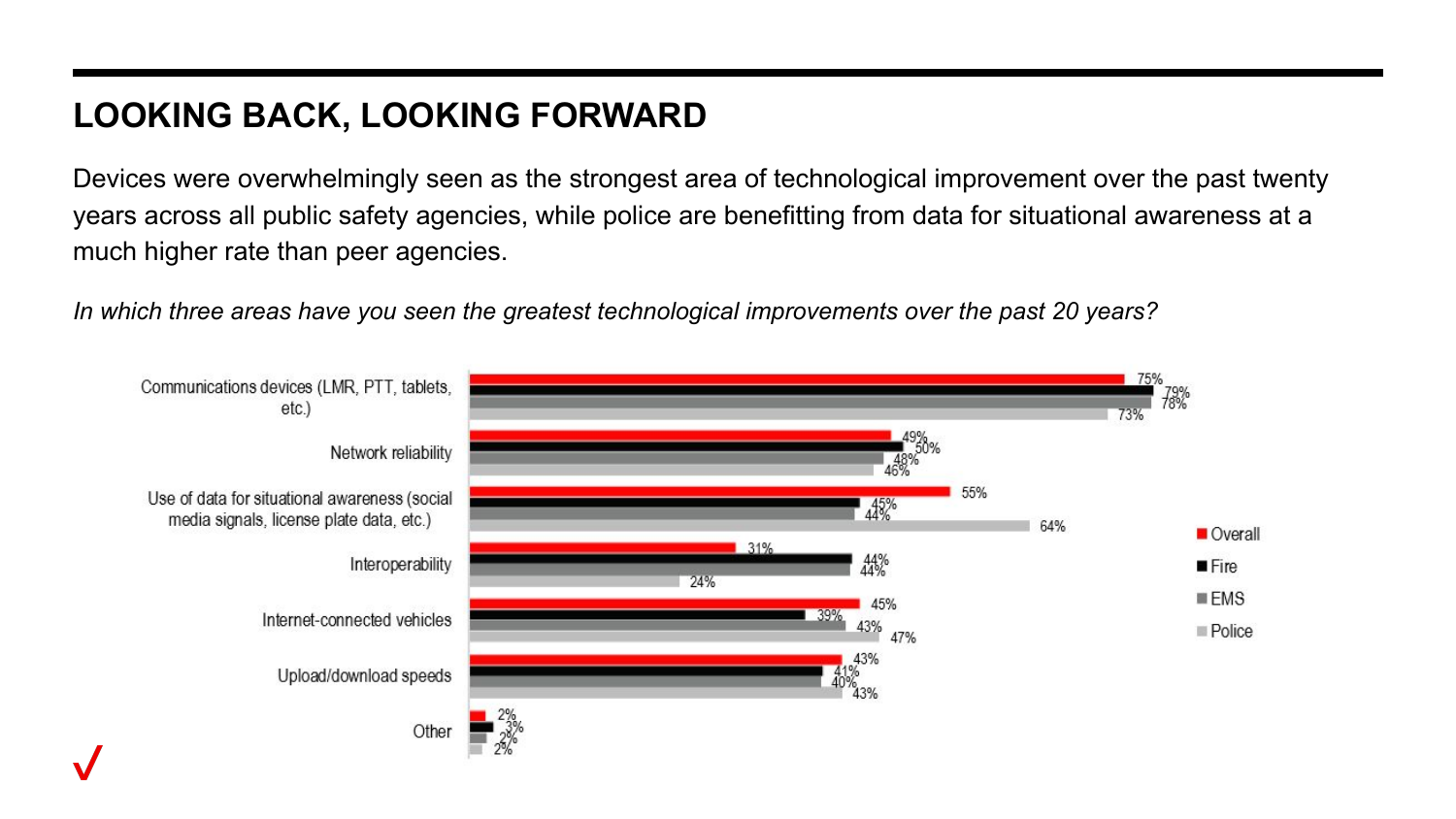### **LOOKING BACK, LOOKING FORWARD**

Network reliability was followed by Interoperability as the area needing the most technological improvements when it comes to public safety.

*Which area do you think needs the most technological improvements when it comes to public safety?*

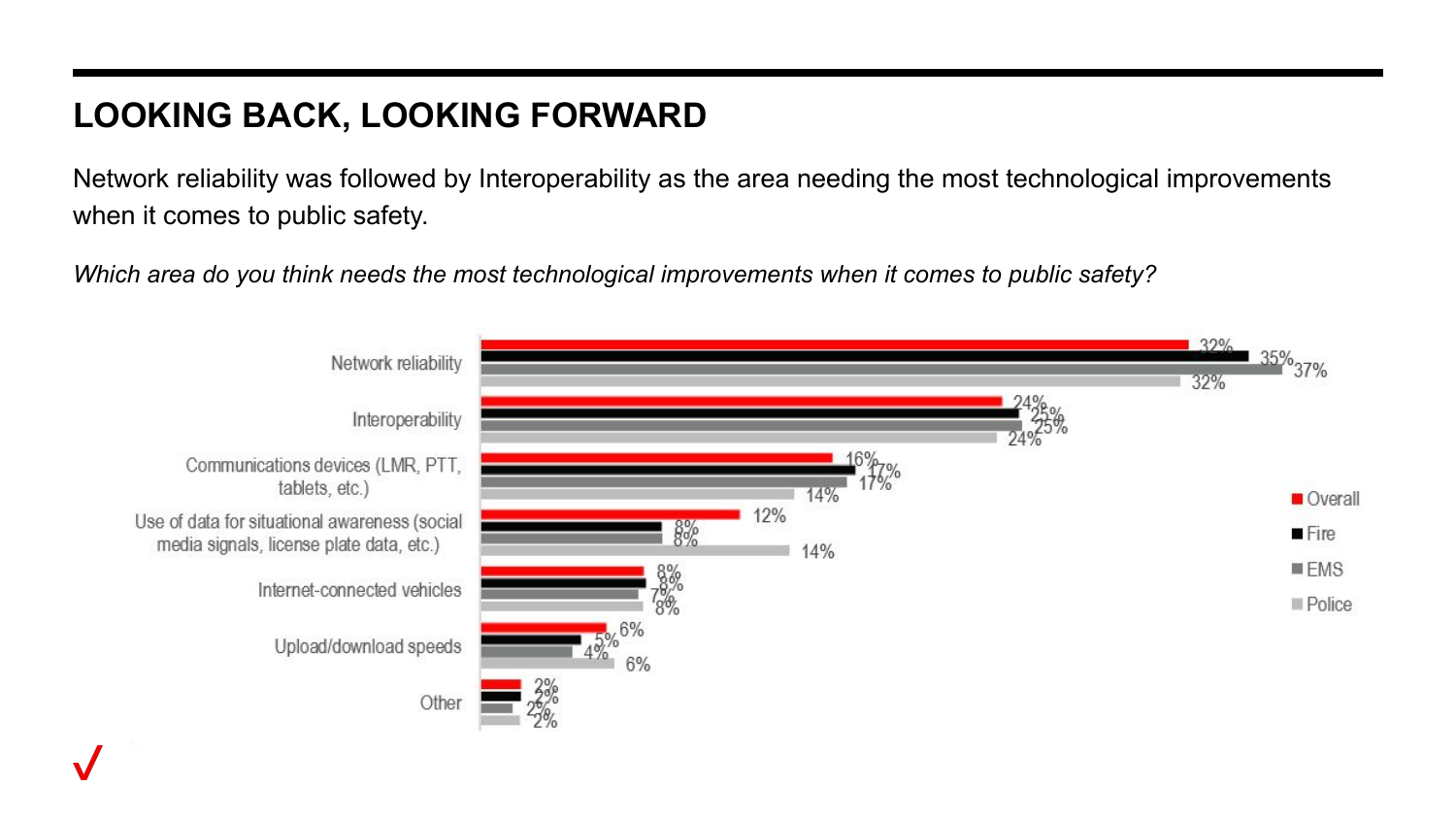# **The Rise of 5G**

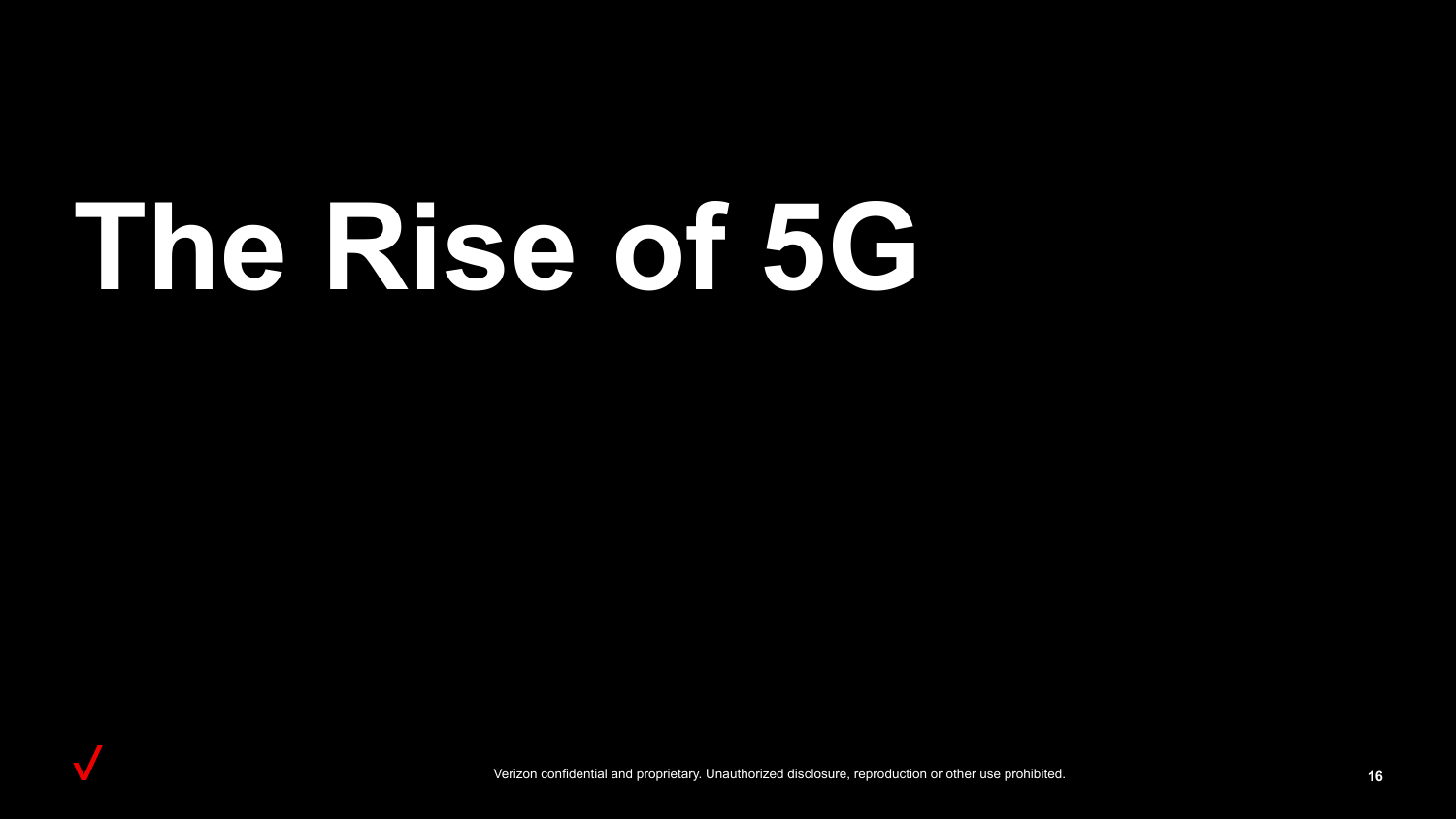#### **THE RISE OF 5G**

Almost all (97%) of first responders have heard of 5G, but 4 out of 10 are not confident in their understanding of 5G technology.

*Do you feel that you understand what 5G is?*

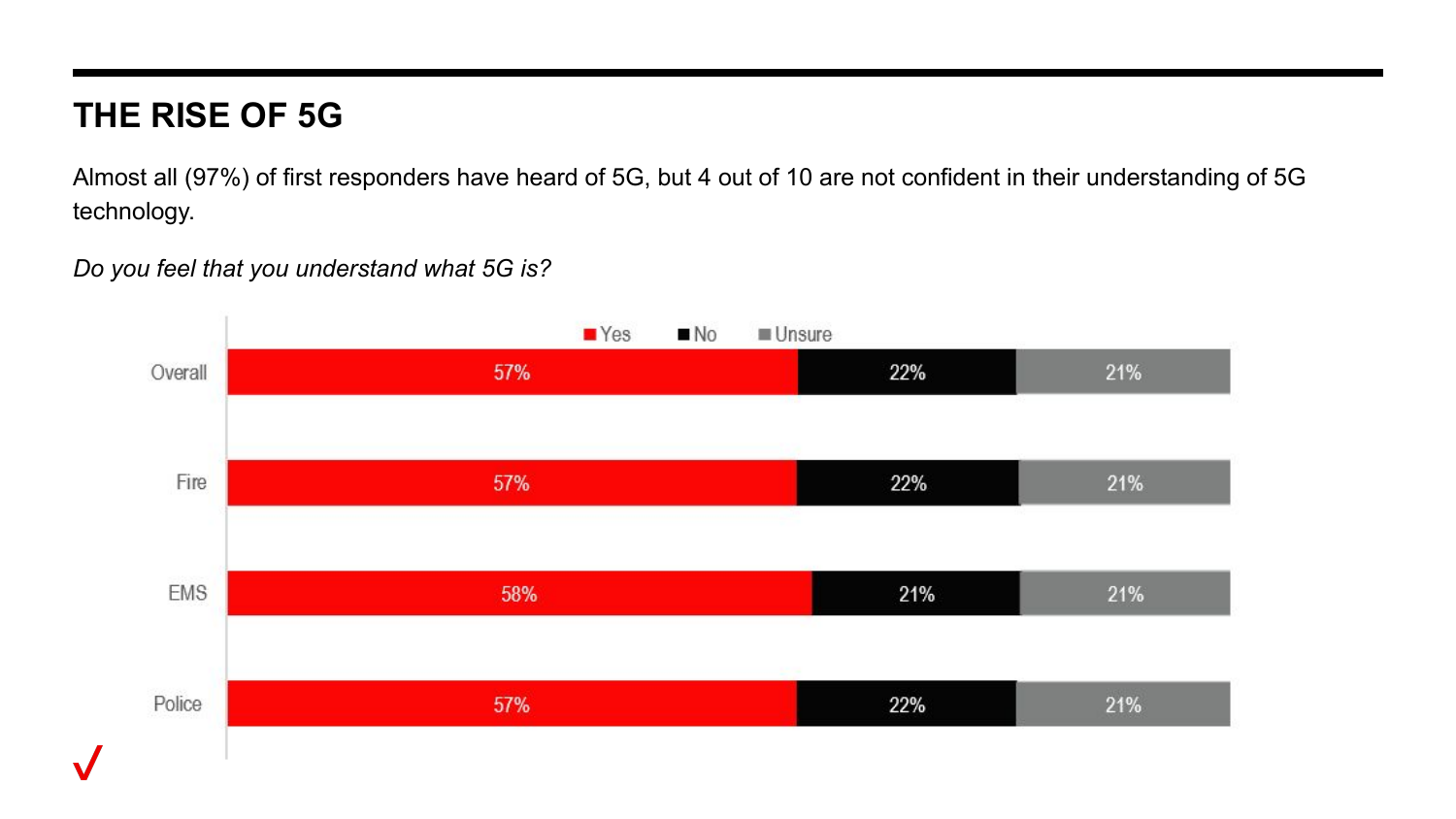#### **THE RISE OF 5G**

More than 70% of first responders and 80% of EMS members surveyed believe that 5G will become a priority in the future of public safety technology.

*How important do you think 5G will be to the future of public safety?*

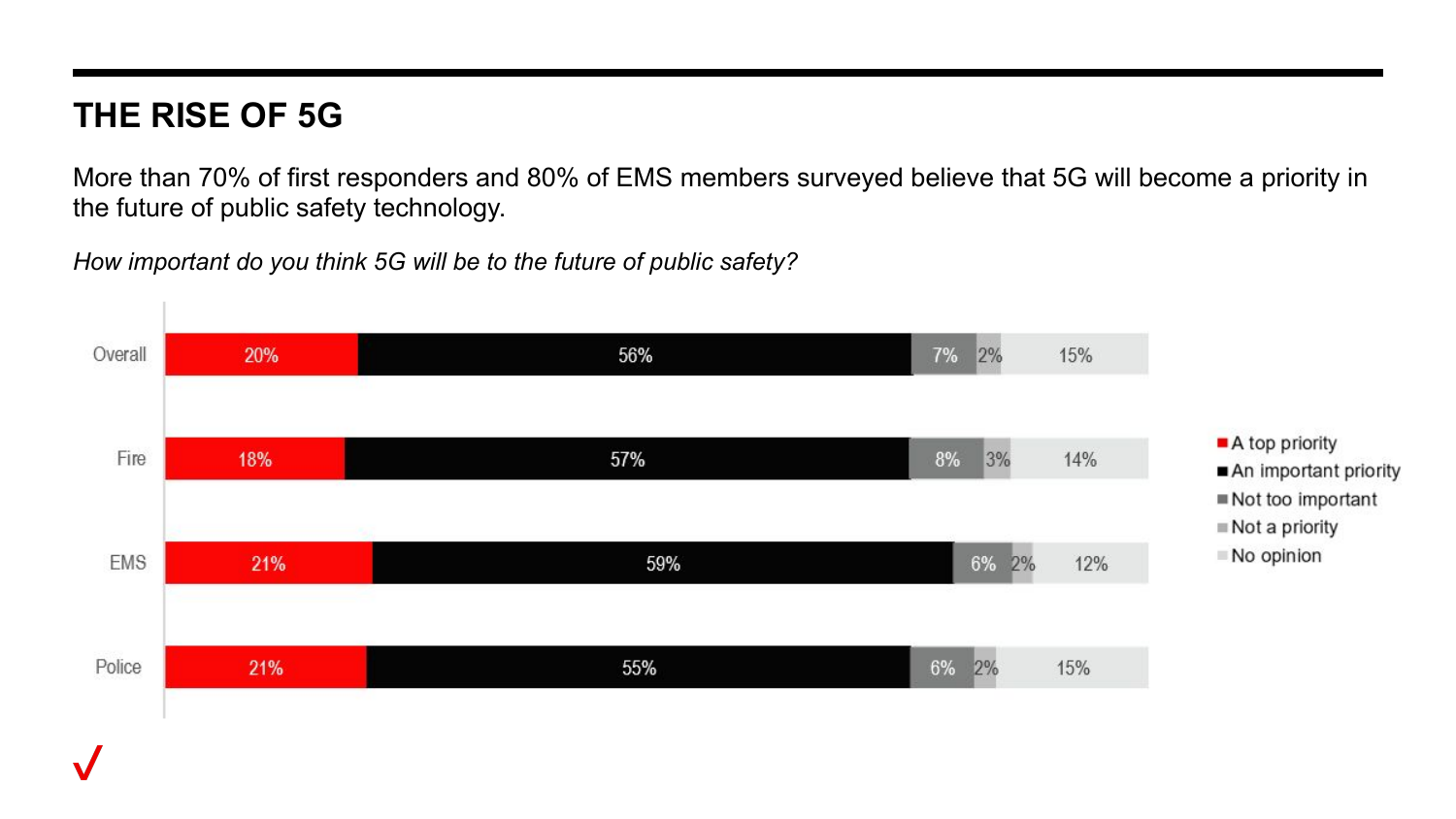#### **THE RISE OF 5G**

A majority (3/5) of first responders feel that network priority and preemption, as well as data and information transmission speeds will benefit most from 5G advancements

*Which will be the most critical benefit of 5G for public safety personnel?*



- Enhanced network priority and pre-emption
- Near-immediate transmission of data and information
- Ability to send larger files
- Ability to stream HD videos from anywhere
- Ability to connect large numbers of devices
- Reliability
- Other